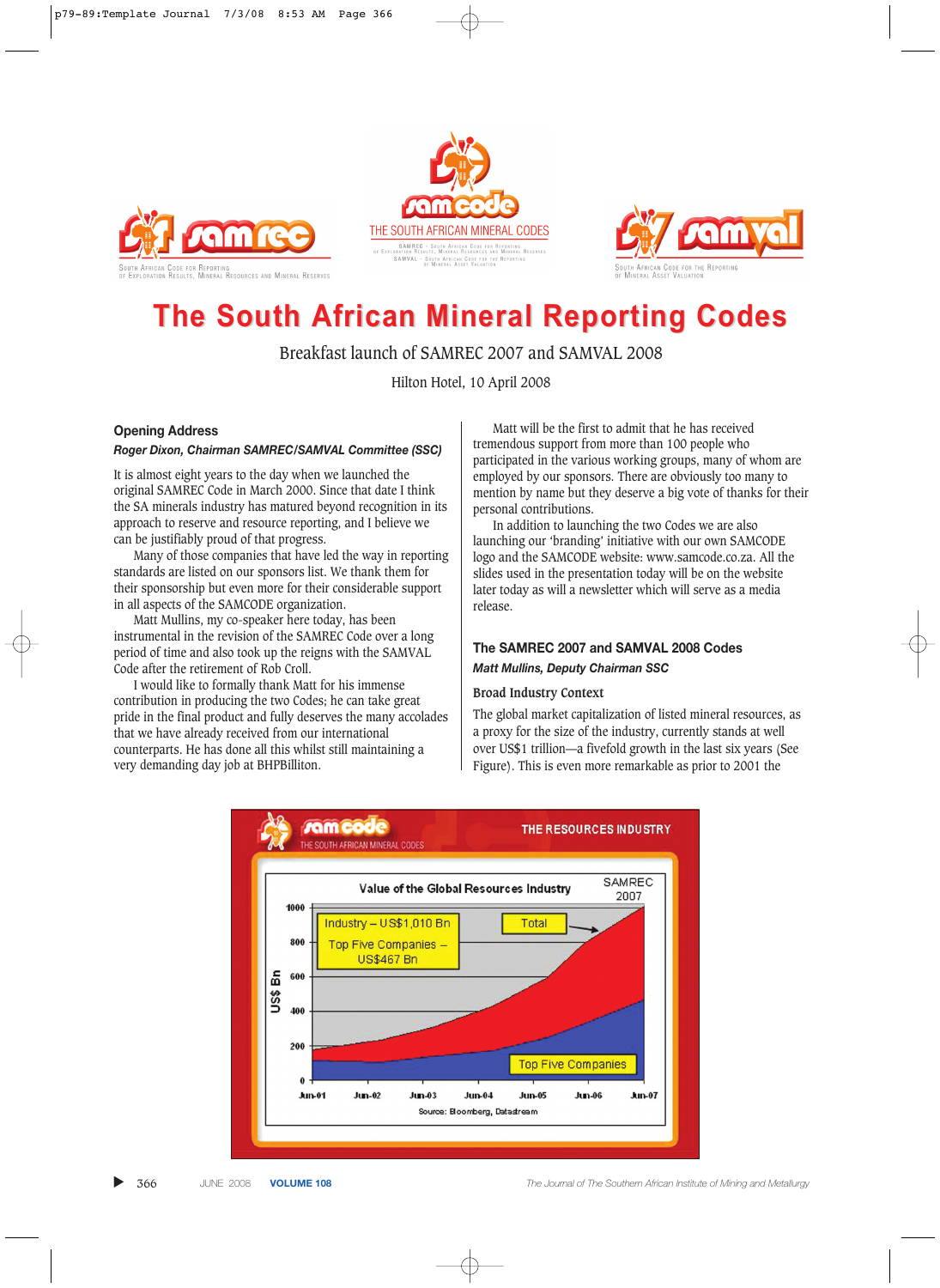# **The South African Mineral Reporting Codes (continued)**

industry remained fairly static at about US\$200bn for the previous decade. Half of the current global market capitalization is dominated by five large companies, making it necessary for the Codes to cover not only the South African reporting environment, but also a global industry.

The Johannesburg Stock Exchange (JSE) has also seen huge growth in market capitalization and one-third of the JSE is still resource dominated, which is comparable to other stock exchanges, such as those in Australia and Canada. The SAMREC and SAMVAL Codes must be viewed in the context of the industry which they were designed to support. Confidence in our resources, reserves and the valuation of these, underpin this trillion dollar industry.

The committee formed to develop the Codes, the SSC, is a joint committee of the Southern African Institute of Mining and Metallurgy (SAIMM) and the Geological Society of South Africa (GSSA) and is thus underpinned by approximately 5,000 industry professionals.

The SSC formed the SAMREC Working Group (WG) comprising interested parties that are broadly representative of the industry, with a mandate to achieve broad industry consensus in the development of the Code. The SAMREC WG formed a number of sub-committees to address various commodity-specific reporting issues and to investigate trends and movements in the international community while maintaining a close relationship with the JSE.

#### **SAMREC Working Group**

| Chairman                           | <b>Matt Mullins</b>         |
|------------------------------------|-----------------------------|
| Vice Chairman                      | Mike McWha                  |
| Competent Persons                  | Roger Dixon                 |
| <b>International Codes</b>         | Dr Vanessa Lickfold         |
| Section 1-3, and 5                 | Andy Clay                   |
| Section 12 - JSE                   | Mike McWha                  |
| Appendices/Tables                  | Dr Christina Dohm/Pat Rice  |
| Gold                               | Jurgens Visser              |
| Coal                               | Dave Dingemans              |
| Diamonds                           | Tim Wilkes/A von Johannides |
| Platinum                           | Gordon Chunnett             |
| Oil & Gas                          | Dr Henk Winter/Andy Clay    |
| <b>Bulk Commodities</b>            | Hennie van der Berg         |
| Chrome                             | Piet-Jan Grabe              |
| Minerals Bureau                    | Dr Xavier Prevost           |
| <b>JSE Limited</b>                 | Annalie de Bruyn            |
| Department of<br>Minerals & Energy | Lesole Kgobane              |
| <b>Council for Geosciences</b>     | Dr Stewart Foya             |
| SAMVAL                             | Rob Croll                   |
| CRIRSCO                            | Dr Ferdi Camisani           |
| Wits University                    | Prof Dick Minnitt           |

## **The SAMREC Code**

#### **Historical Context**

The development of the SAMREC Code started in 1992 with the first SAMREC Code being launched in March 2000. This update was initiated in late 2004, with a mandate to review, improve and develop the Code, whilst eliminating possible contradictions and inconsistencies

## **Scope of the Code**

The Code is designed for public reporting, which is defined as those reports prepared for the purpose of informing investors, and potential investors, and their advisers and include Companies' annual reports, information memoranda, website postings and public presentations

Although the Code has no jurisdiction in the non Public Reporting field, both Councils of the SAIMM and the GSSA have adopted the Code, and have made compliance with the Codes binding on all members

## **Competent Person (CP)**

Public reports must accurately reflect the work done by, or supervised by, a designated Competent Person.

A competent person is defined as a person who is registered with SACNASP, ECSA or PLATO or is a Member or Fellow of the SAIMM, the GSSA or a Recognised Overseas Professional Organisation (ROPO). Such CPs must also comply with the provisions of the relevant promulgated Acts (eg SACNASP, ECSA).

Competent Persons must have:

- ➤ A minimum of five years' experience relevant to the style of mineralisation and type of deposit or class of deposit under consideration and to the activity they are1 undertaking
- Satisfaction in their own minds that they are able to face their peers and demonstrate competence in the commodity, type of deposit and situation under consideration.

## *Framework for reporting*



**Figure 1—Relationship between exploration results, mineral resources and mineral reserves**

**The Journal of The Southern African Institute of Mining and Metallurgy <b>VOLUME 108 VOLUME 108** JUNE 2008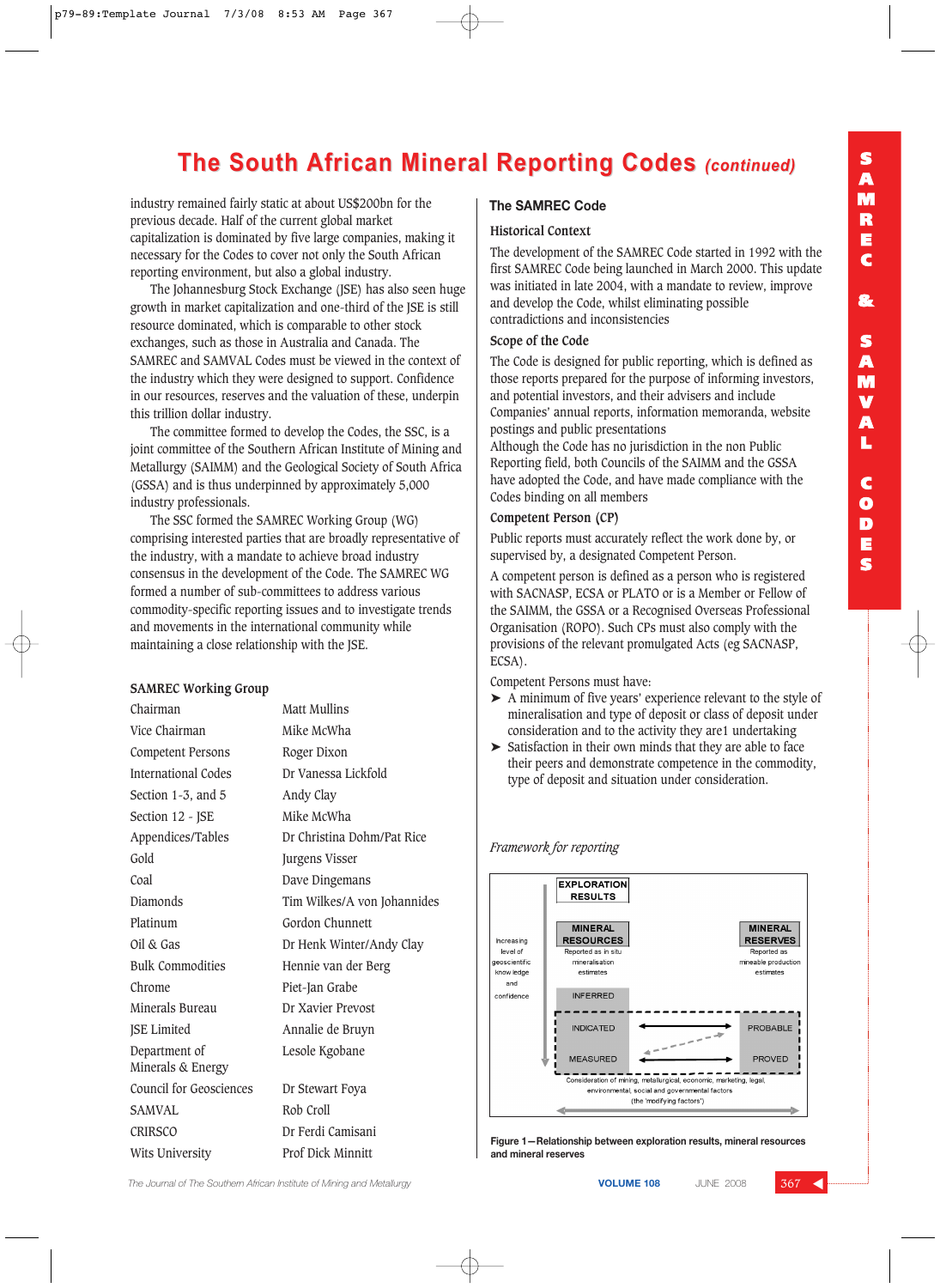# **The South African Mineral Reporting Codes (continued)**

# **The SAMVAL Code**

## **Broad Industry Context**

Unlike the SAMREC Code, for which there were already a Code and guidelines in place and an existing framework within which the Code could be updated, the SAMVAL Code started on a blank page. In addition to the technical specialists who formed part of the reporting, a number of financial institutions were also included, the Investment Analyst's Society (IAS) and the South African Institute of Chartered Accountants (SAICA) as well as a broadening of the base of the SAMVAL WG by including the members of the SAMREC WG.

The Code is for the reporting of mineral asset valuation and is not a how to guide for mineral asset valuation. The how to guide will be developed and will be posted separately on the website.

The SAMVAL Code was more difficult to develop than the SAMREC Code due to a divergence of International reporting styles and opinion on how valuations should be reported. The final product is probably closer to the Canadian code (CIMVAL) but quite different from that of Australia (VALMIN).

The Working Group was formed in 2002 with the first industry draft issued in 2006. All comments received from interested parties were considered and the final product represents of broad industry consensus.

#### **Public Reporting**

As per the SAMREC Code

**Principles** As per the SAMREC Code

#### **Competent Valuator (CV)**

The definition of a CV is a person who is:

- Registered with ECSA, SACNASP, or PLATO, or
- A Member or Fellow of the SAIMM, the GSSA, or
- A Recognized Overseas Professional Organization (ROPO)
- In possession of the necessary qualifications, ability and sufficient relevant experience in valuing mineral assets
- Clearly satisfied in his own mind that he is able to face his peers and demonstrate competence in the valuation undertaken.

The SSC is pursuing discussions with the Independent Regulatory Board for Auditors (IRBA) SAICA, the Chartered Financial Analysts (CFA) Institute and the IAS to adopt the Code.

A complete list of recognized organizations will be published by the SSC on its website from time to time. The SSC will pursue a similar ROPO arrangement to SAMREC.

### *Valuation approaches*

The Code defines the following Valuation Approaches, linked to the level of development of the particular property. Under each approach, there will be a number of methodologies.

- ➤ *Cash flow approach—*The Cash Flow Approach relies on the 'value-in-use' principle and requires determination of the present value of future cash flows over the useful life of the Mineral Asset.
- ➤ *Market approach—*The Market Approach relies on the principle of 'willing buyer, willing seller' and requires that the amount obtainable from the sale of the Mineral Asset is determined as if in an arm's-length transaction.
- ➤ *Cost approach—*The Cost Approach relies on historical and/or future amounts spent on the Mineral Asset.

There is only one restrictive clause in the SAMVAL Code, namely:

'The application of certain logic in Valuation, such as 'gross *in situ* value' simply determined from the product of the estimate of mineral content and commodity price(s) without applying appropriate modifying or discounting factor(s), is unacceptable.'

## **The way forward**

The Codes are complete and have been ratified by the Councils of both the SAIMM and the GSSA and are being incorporated in the JSE's Section 12 and Section 8 Listings Rules.

## **Conclusion**

The Codes are coming into effect at a time when industry is experiencing an unparalleled, sustained boom. Resources underpin the value of the mining industry and it is important that there is confidence in their reporting.

The links between SAMREC and SAMVAL ensures that neither is seen in isolation, and that they are actually part of the same area of study.

# **The JSE process**

# **R. Dixon**

A sponsor gives two weeks' notice to the JSE, which in turn notifies the SSC which identifies appropriate readers. Readers have two weeks within which to check the compliance, transparency and materiality of a report. Over the past eight years that the system has been in operation there have been only two non-compliance reports received—an indication of the maturity of the industry.

The process of the Readers Panel differs from that of Canada and Australia in that readers are technical people and

| <b>Valuation approach</b> | <b>Exploration properties</b> | Development properties | <b>Production properties</b> | Dormant properties (viable) | Defunct properties |
|---------------------------|-------------------------------|------------------------|------------------------------|-----------------------------|--------------------|
| Cash flow                 | Not generally used            | Widely used            | Widely used                  | Not generally used          | Not generally used |
| Market                    | Widely used                   | Less widely used       | Quite widely used            | Widely used                 | Widely used        |
| Cost                      | Quite widely used             | Not generally used     | Not generally used           | Less widely used            | Quite widely used  |

▲

368 JUNE 2008 **VOLUME 108** *The Journal of The Southern African Institute of Mining and Metallurgy*